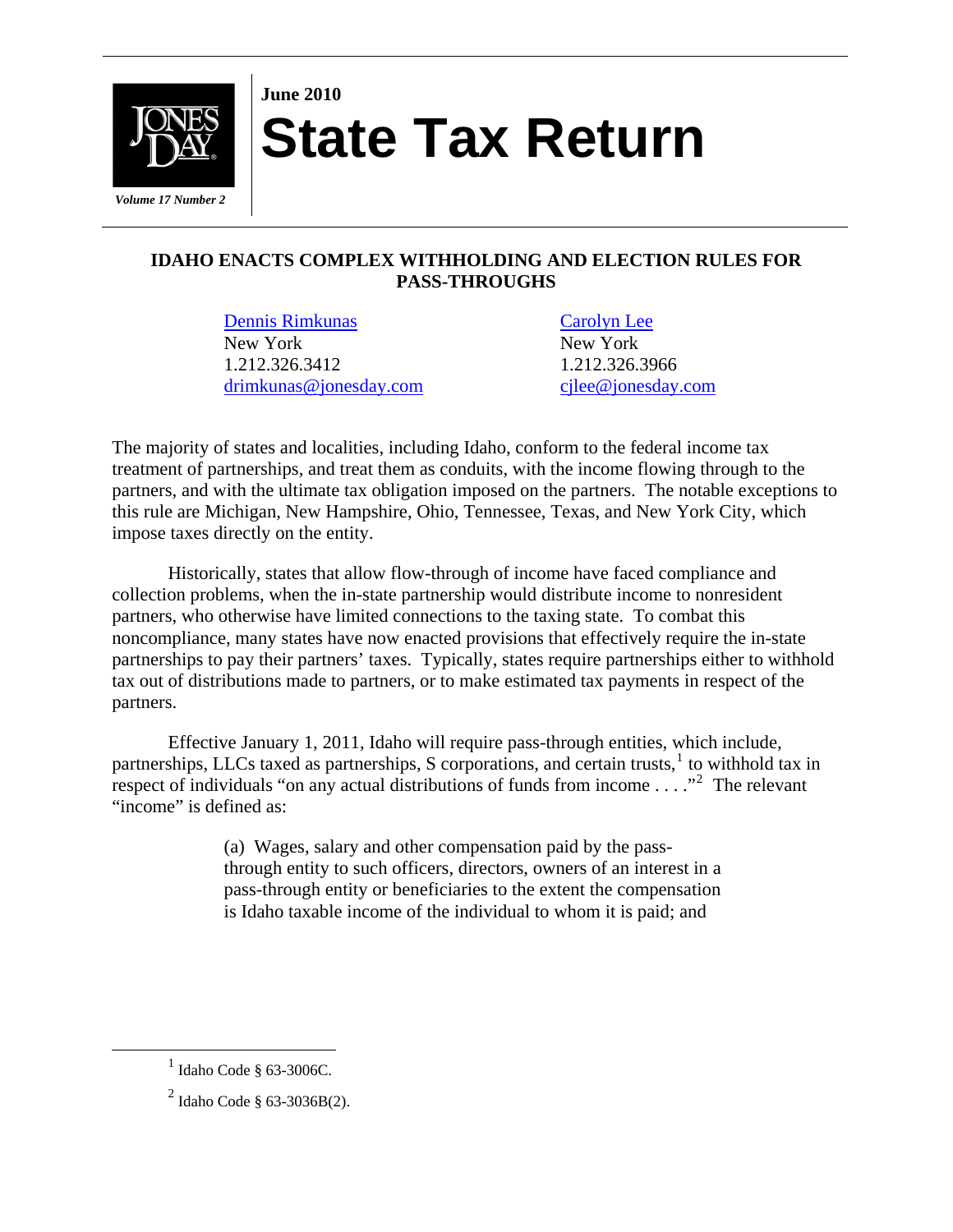(b) The share of any income, loss, deduction or credit of a passthrough entity required to be included on such individual's Idaho return.<sup>[3](#page-1-0)</sup>

The withholding obligation is applicable only to distributions made to nonresident individuals.<sup>[4](#page-1-1)</sup> The distributions will be taxed at the highest marginal individual tax rate.<sup>[5](#page-1-2)</sup>

Alternatively, the nonresident individual may elect to have the pass-through entity itself report and pay the tax relating to the "income," defined above.<sup>[6](#page-1-3)</sup> The election is made annually and, once made, is irrevocable for the taxable year.<sup>[7](#page-1-4)</sup> The income would be taxed at the corporate rates.<sup>[8](#page-1-5)</sup>

Although this election seems innocuous at first glance; it is somewhat analogous to composite return statutes in other states, and there are a number of issues that nonresident individuals and pass-throughs should be aware of. Obviously, the differential between the corporate and individual effective tax rates should be considered in making the election.

More importantly, however, although the pass-through's withholding obligation applies only to "actual distributions,"<sup>[9](#page-1-6)</sup> no such limitation exists in the context of the pass-through paying the tax pursuant to the election.<sup>[10](#page-1-7)</sup> Multiple instances exist where income tax may be imposed even though no actual distribution is made. Cancellation of indebtedness income, for example, or gain on a foreclosure, can create significant income but no cash. Other problems might arise in the context of "deemed distributions" resulting from a reduction of pass-through's liabilities.

Thus, it is possible that by making the election, the nonresident individual would subject the pass-through to paying more taxes than it would otherwise be responsible for if it only had to withhold out of "actual distributions of funds." If the nonresident individual's taxes are paid by the pass-through in these circumstances, the individual may effectively enjoy a cash-flow benefit that his/her co-partners (*i.e.* in-state residents) would not.

Another issue arises when the nonresident individual cannot pay his/her taxes. Because the election is strictly the individual's choice, a pass-through cannot elect out of it, and is, therefore, bound by the election. At least in the context of withholding, the pass-through pays the tax out of the cash owed to the individual. When the individual elects that the pass-through pay the taxes, the pass-through has to pay out of pocket, and then recover the cash outlay from

 $6$  Idaho Code § 63-3036B(3)(b); Idaho Code § 63-3022L(1).

<span id="page-1-4"></span>7 Idaho Code § 63-3022L(3).

<span id="page-1-5"></span> $^8$  Idaho Code § 63-3022L(1).

<span id="page-1-7"></span> $10$  Idaho Code § 63-3022L(1).

<span id="page-1-3"></span><span id="page-1-2"></span><span id="page-1-1"></span><span id="page-1-0"></span> $\frac{1}{3}$  $3$  Idaho Code § 63-3022L(2).

<sup>4</sup> Idaho Code § 63-3036B(2).

 $<sup>5</sup>$  Id.</sup>

<span id="page-1-6"></span> $^{9}$  Idaho Code § 63-3036B(2).